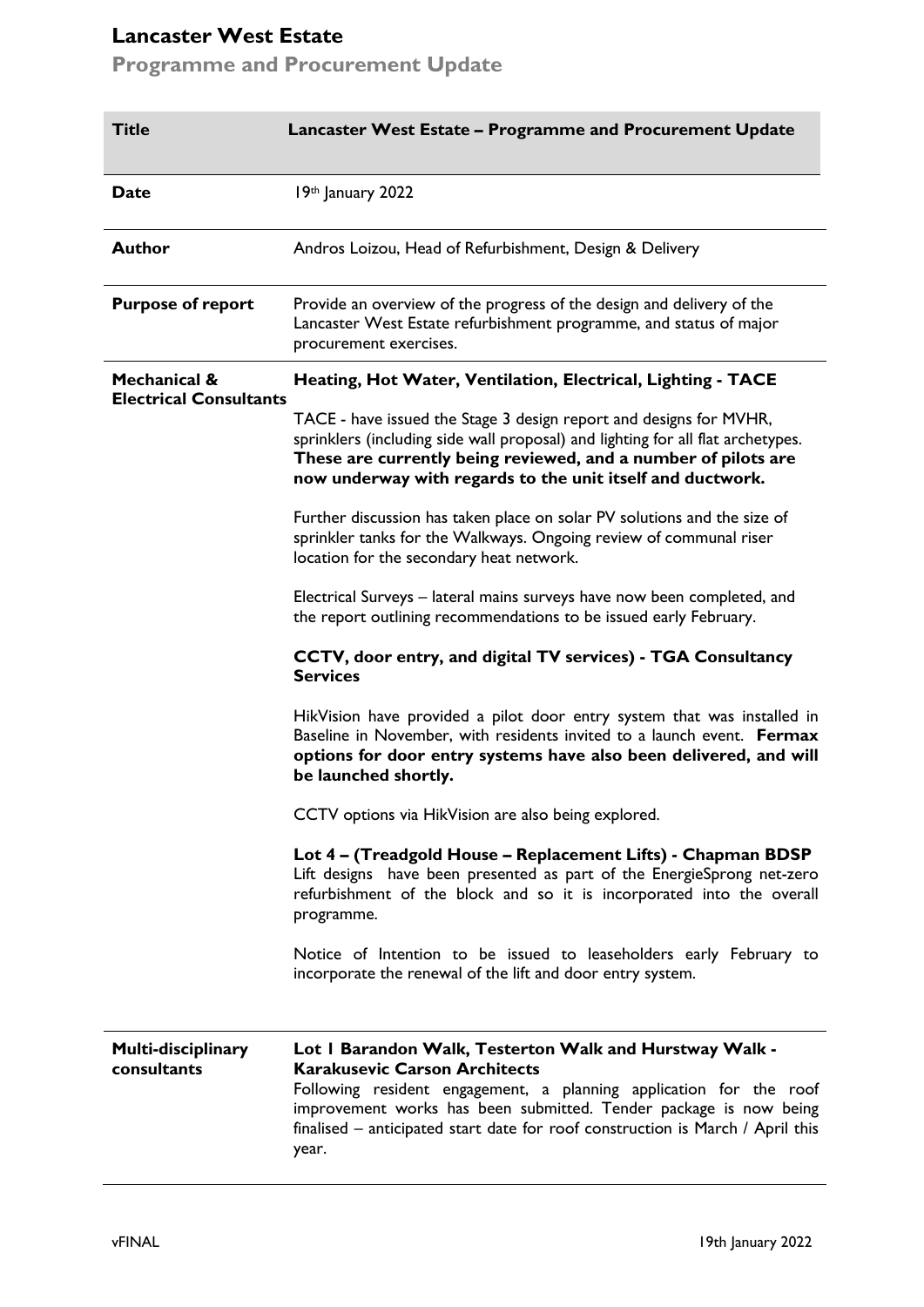# **Lancaster West Estate Programme and Procurement Update**

411 Testerton pilot where we are trialling the refurb and retrofit measures is progressing on site. Technical design for several windows and MVHR pilots has been finalised and are due to start on site next month.

Proceeding to Phase 2 of the resident co-design process - Emerging Preferences and Choices – the design options have been developed using the Initial Design Ideas feedback report as a starting point. KCA willprovide engagement materials which will include samples, models etc. that residents can feel and use. Resident engagement will commence early March.

### **Lot 2 Camelford Walk, Camelford Court, Clarendon Walk and Talbot Walk - Penoyre & Prasad**

Proceeding to Phase 2 of the resident co-design process - Emerging Preferences and Choices – the design options have been developed using the Initial Design Ideas feedback report as a starting point. P&P have provided engagement materials which includes samples, models etc. that residents can feel and use. Resident engagement will commence on 3rd March 2022 with a drop-in day at the Baseline showroom; a questionnaire will be sent out to all residents for them to vote on the various options for their block.

## **Camelford Court Bio-Solar Roof Project**

Roof renewal works are progressing on site. CWG have made substantial progress and are to complete the works (i**ncluding the designed green roof, and triple-glazed rooflights** by mid-March.

### **Clarendon Walk & Talbot Walk Roof Project**

Resident feedback has been incorporated into the final design. Green Homes Grant Project – Governance and tender process is complete; contractor has been appointed with works on site due to start mid-February.

# **Camelford Walk Roof Project**

Roof upgrading works brought forward to commence before main works, including new warm roof and PV panels with some green roof depending on residents' decision. Planning documents currently being prepared/reviewed and will be submitted January 2022.

### **Lot 3 Morland House & Talbot Grove House - ECD Architects**

Proceeding to Phase 2 of the resident co-design process - Emerging Preferences and Choices – the design options have been developed using the Initial Design Ideas feedback report as a starting point. ECD have provided engagement materials which includes samples, models etc. that residents can feel and use. Resident engagement will commence on 17th February 2022 with a drop-in day at the Baseline showroom, after which a questionnaire will be sent out to all residents for them to vote on the various options for their block.

### **Lot 4 Treadgold House - ECD Architects**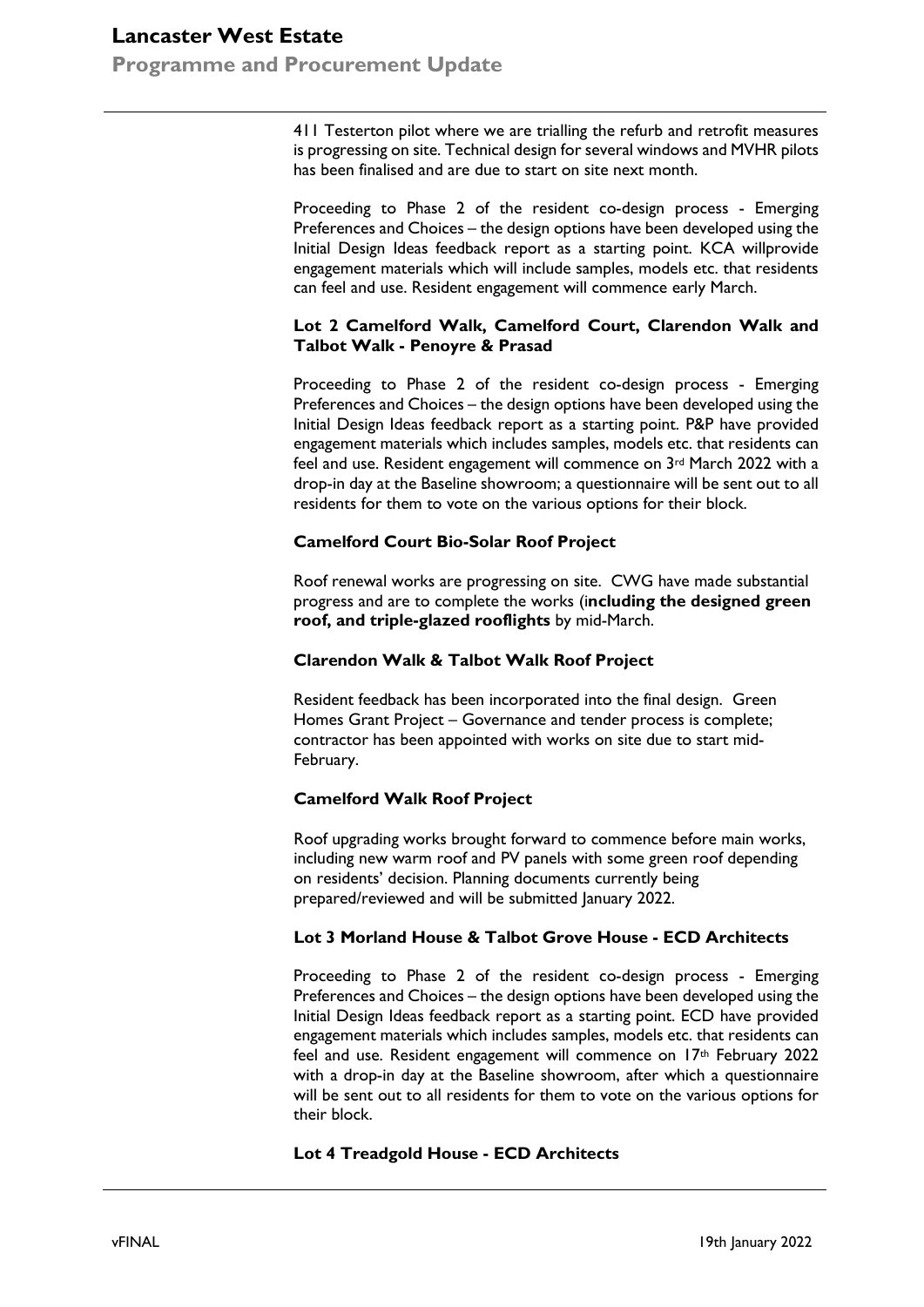# **Lancaster West Estate**

**Programme and Procurement Update**

Since the last board meeting, a decision was taken to extend the tender period by 2  $\frac{1}{2}$  months to the 31st of January to coincide with an extension of the programme agreed with the MustBe0 funding partners.

We will evaluate the tenders, with the help of three Treadgold residents, throughout February and then aim for contract award by the end of March. The appointed Solution Provider (Contractor) will have a five-month design period including resident engagement and planning consultation before commencing construction in September of this year.

### **Lot 5 Camborne Mews - ECD Architects**

Proceeding to Phase 2 of the resident co-design process - Emerging Preferences and Choices – the design options have been developed using the Initial Design Ideas feedback report as a starting point. ECD have provided engagement materials which includes samples, models etc. that residents can feel and use. Resident engagement will commence on 24<sup>th</sup> March 2022 with a drop-in day at the Baseline showroom, after which a questionnaire will be sent out to all residents for them to vote on the various options for their block.

## **Lot 6 Verity Close - ECD Architects**

Phase 2 resident engagement is planned for February, subject to designs and costings being confirmed. A webinar will kick things off followed by a Unit 29 drop in. Residents will choose their preferences on wall, roof & window finishes. A pilot house has been identified which will apply the learning from the first low-energy home on Verity Close, and incorporate external wall insulation, aiming for EPC A. Scope of works are still being defined with the design team and the residents.

### **Pilot Schemes**

### **Video Door Entry Systems**

The Hikvision door entry system has been installed and live since the start of November – we continue to collect feedback from residents on their views of the system.

A second and third door entry option has been installed by Fermax outside Unit 29, but it is yet to be wired and connected in,. The aim is to get the systems connected over the next month and bring Fermax reps to demonstrate the systems and compare them against the Hikvision models.

### **411 Testerton Walk**

To trial full retrofit measures, that include internal wall insulation, fire safety works, sprinklers, MVHR and full internal refurbishment that includes kitchen and bathroom renewals.

Installation of Internal Wall Insulation (IWI) within the flat has been completed, Fire stopping works is progressing. First fix for sprinklers, MVHR and electrical work to commence this month.

### **19 & 23 Morland House (MVHRs)**